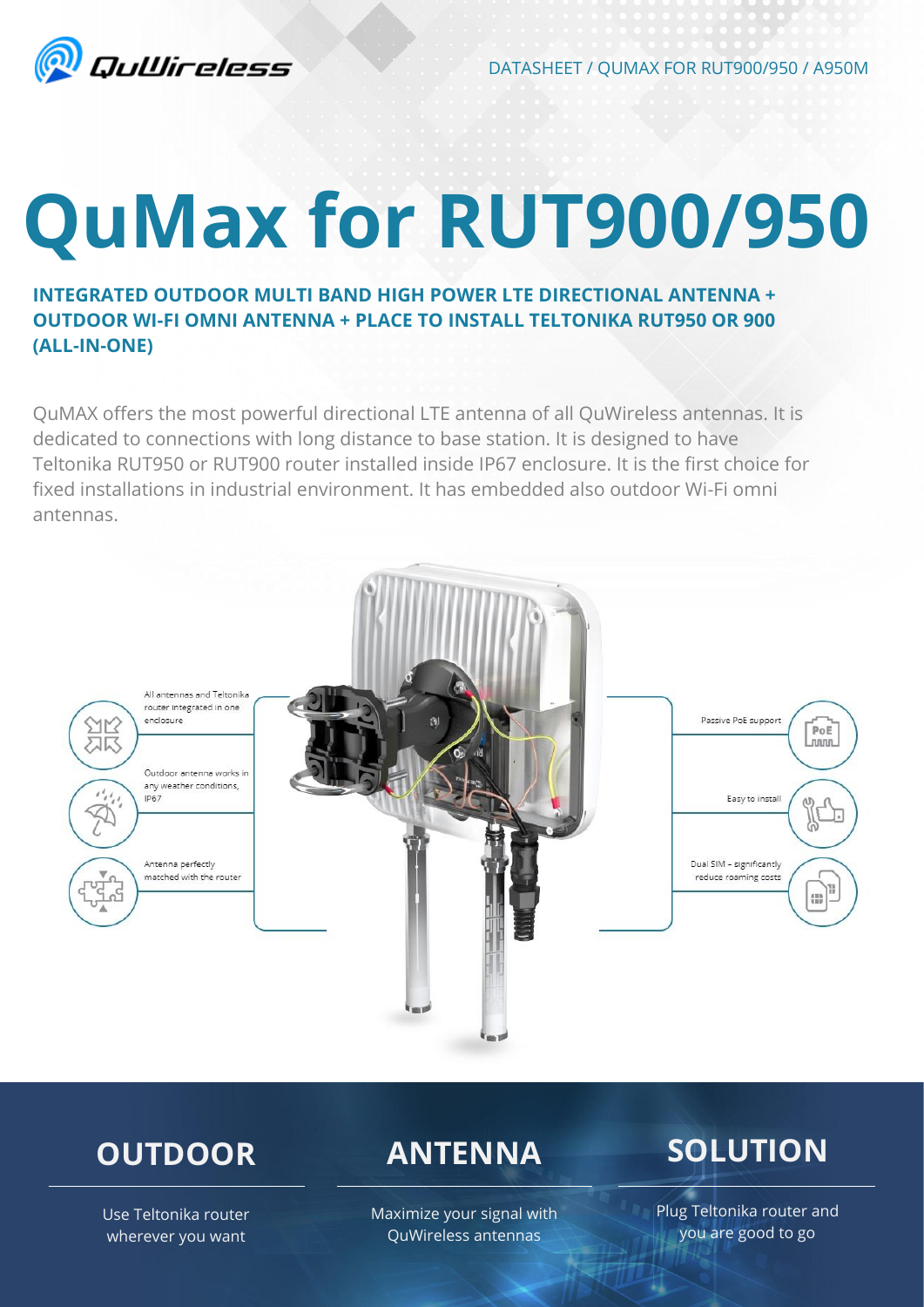

#### **LTE SPECIFICATION**

| <b>FREQUENCY</b>                | 0.694-0.96 GHz                           |
|---------------------------------|------------------------------------------|
|                                 | $1.7 - 2.2$ GHz                          |
|                                 | $2.2 - 2.7$ GHz                          |
| <b>GAIN</b>                     | 4 dBi                                    |
|                                 | 5 dBi                                    |
|                                 | 6 dBi                                    |
| <b>VSWR</b>                     | $<$ 1.50, max $<$ 2.00                   |
|                                 | $<$ 1.30, max $<$ 1.60                   |
|                                 | $<$ 1.30, max $<$ 1.60                   |
| <b>BEAMWIDTH</b>                | $90^{\circ}/90^{\circ}$ +/- 30°          |
|                                 | $90^{\circ}/90^{\circ}$ +/- 30°          |
|                                 | $90^{\circ}/90^{\circ}$ +/- 30°          |
| POLARIZATION                    | Vertical                                 |
| <b>IMPEDANCE</b>                | $50\Omega$                               |
|                                 |                                          |
| <b>WI-FI SPECIFICATION</b>      |                                          |
| <b>FREQUENCY</b>                | 2.40-2.50 GHz                            |
|                                 | 4.70 - 6.00 GHz                          |
| <b>GAIN</b>                     | 6 dBi                                    |
|                                 | 7 dBi                                    |
| <b>VSWR</b>                     | $<$ 1.70, max $<$ 2.00                   |
|                                 | $<$ 1.70, max $<$ 2.00                   |
| <b>BEAMWIDTH</b>                | $360^{\circ}/25^{\circ}$ +/- $5^{\circ}$ |
|                                 | $360^{\circ}/25^{\circ}$ +/- $5^{\circ}$ |
| POLARIZATION                    | Vertical                                 |
| <b>IMPEDANCE</b>                | $50\Omega$                               |
| <b>MECHANICAL SPECIFICATION</b> |                                          |
| <b>MATERIALS</b>                | ABS, aluminum, PTFE, Fiberglass          |
| <b>INGRESS PROTECTION</b>       | <b>IP67</b>                              |
| <b>DIMENSIONS</b>               | 272 x 276 x 96 mm                        |
|                                 | 10.71 x 10.87 x 3.78 inch                |
| WEIGHT                          | 1.8 <sub>kg</sub>                        |
|                                 | 3.97 lbs                                 |
| <b>OPERATING TEMPERATURE</b>    | From $-40^{\circ}$ C to 75 $^{\circ}$ C  |
|                                 | From -40°F to 167°F                      |
|                                 |                                          |